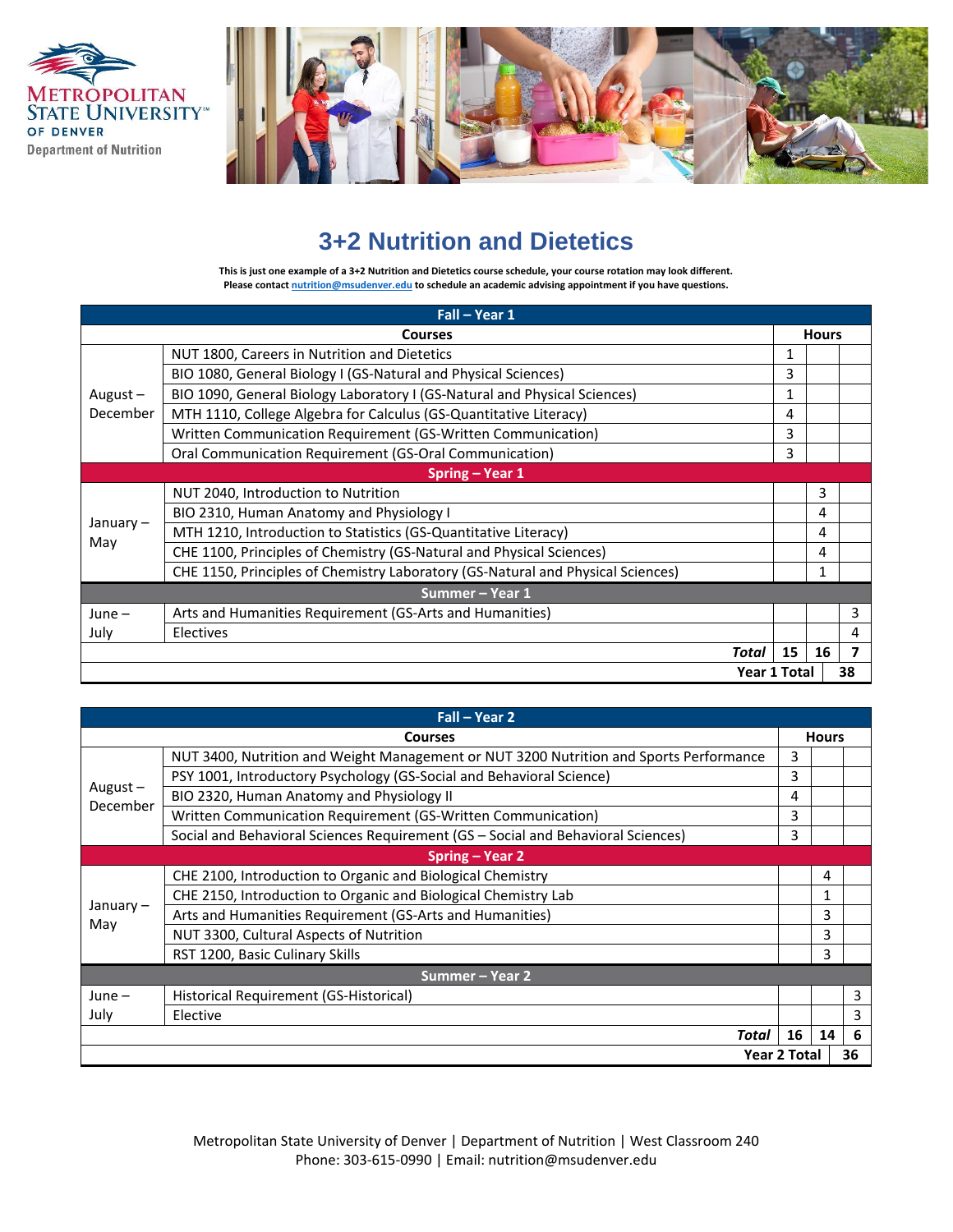| Fall - Year 3       |                                                               |    |              |    |
|---------------------|---------------------------------------------------------------|----|--------------|----|
|                     | <b>Courses</b>                                                |    | <b>Hours</b> |    |
| August-<br>December | NUT 3150, Advanced Nutrition - Macronutrients                 | 3  |              |    |
|                     | NUT 3160, Advanced Nutrition - Micronutrients                 | 3  |              |    |
|                     | NUT 3500, Food Safety                                         | 3  |              |    |
|                     | HCM 3150, Health Care Organization & Management               | 3  |              |    |
|                     | NUT 4300, Management in Dietetics                             | 3  |              |    |
|                     | Spring - Year 3                                               |    |              |    |
|                     | NUT 4800, MNT 1 and 2 combo (NUT 4700+4750)                   |    | 4            |    |
|                     | NUT 4200, Lifecycle Nutrition for Majors                      |    | 3            |    |
| January –           | NUT 4720, Pre-Professional Seminar in Nutrition and Dietetics |    | 3            |    |
| May                 | <b>NUT 4210, Community Nutrition</b>                          |    | 3            |    |
|                     | NUT 3700, Nutrition Education and Counseling                  |    | 3            |    |
| Summer – Year 3     |                                                               |    |              |    |
| $June -$            |                                                               |    |              | 6  |
| July                | Electives                                                     |    |              |    |
|                     | Total                                                         | 15 | 16           | 6  |
| <b>Year 3 Total</b> |                                                               |    |              | 37 |

| Fall – Year 4 – Start of Master's Program |                                                                                             |       |    |              |                         |
|-------------------------------------------|---------------------------------------------------------------------------------------------|-------|----|--------------|-------------------------|
|                                           | <b>Courses</b>                                                                              |       |    | <b>Hours</b> |                         |
| August $-$<br>October                     | NUT 5000, Introduction to Graduate Studies                                                  |       | 1  |              |                         |
|                                           | NUT 5010 Macronutrients in Health and Disease (3)                                           |       | 3  |              |                         |
|                                           | {prerequisites: NUT 3170 or equivalent; registration requires Department override approval} |       |    |              |                         |
| October –                                 | NUT 5011 Vitamins, Minerals, and Bioactive Compounds in Health and Disease (3)              |       | 3  |              |                         |
| December                                  | {prerequisites: NUT 5010}                                                                   |       |    |              |                         |
|                                           | NUT 5020 Maternal and Child Nutrition                                                       |       | 3  |              |                         |
|                                           | Spring – Year 4                                                                             |       |    |              |                         |
| January –<br>March                        | NUT 5030 Advanced Assessment and Intervention in Clinical Nutrition (3)                     |       |    | 3            |                         |
|                                           | {prerequisites: NUT 4800 or equivalent & NUT 5011}                                          |       |    |              |                         |
|                                           | NUT 4050/5050, Global and Cultural Topics in Nutrition <i>{prerequisites: NUT 5020}</i>     |       |    | 3            |                         |
| March $-$                                 | NUT 5031, Advanced Clinical Practice Topics {prerequisite: NUT 5030}                        |       |    | 3            |                         |
| May                                       | NUT 4040/5040, Nutrition Research Design and Evaluation {prerequisites: NUT 5000}           |       |    | 3            |                         |
| Summer - Year 4                           |                                                                                             |       |    |              |                         |
| $June -$                                  |                                                                                             |       |    |              |                         |
| July                                      | NUT 4060/5060, Nutrition Communication Strategies {prerequisites: NUT 5040 & 5050}          |       |    |              | 3                       |
|                                           |                                                                                             | Total | 10 | 12           | $\overline{\mathbf{3}}$ |
| <b>Year 4 Total</b>                       |                                                                                             | 25    |    |              |                         |

| Fall - Year 5             |                                                                                         |              |    |  |
|---------------------------|-----------------------------------------------------------------------------------------|--------------|----|--|
| <b>Courses</b>            |                                                                                         | <b>Hours</b> |    |  |
| August $-$                | NUT 5070 Programmatic and Systematic Prevention Approaches I (3)                        |              |    |  |
| October                   | {prerequisites: NUT 5030 & NUT 5031}                                                    | 3            |    |  |
| October –                 | NUT 5071, Programmatic and Systematic Prevention Approaches II {prerequisite: NUT 5070} | 3            |    |  |
| December                  | NUT 5090, Nutrition Research Practicum I** {prerequisite: NUT 5040}                     | 2            |    |  |
| Spring – Year 5           |                                                                                         |              |    |  |
| January $-$               | NUT 5080 Nutrition Seminar I (1)* {prerequisites: NUT 5060}                             |              | 1  |  |
| March                     | NUT 5091, Nutrition Research Practicum II** {prerequisite: NUT 5090}                    |              | 2  |  |
| March $-$                 | NUT 5081 Nutrition Seminar II (1)* {prerequisites: NUT 5080}                            |              | 1  |  |
| May                       | NUT 5092, Nutrition Research Practicum III** {prerequisite: NUT 5091}                   |              | 2  |  |
|                           | Total                                                                                   | 8            | 6  |  |
| <b>Year 5 Total</b>       |                                                                                         |              | 14 |  |
| <b>TOTAL: 150 CREDITS</b> |                                                                                         |              |    |  |

\*course must be taken twice \*\*courses must be taken in consecutive terms

Metropolitan State University of Denver | Department of Nutrition | West Classroom 240 Phone: 303-615-0990 | Email: nutrition@msudenver.edu